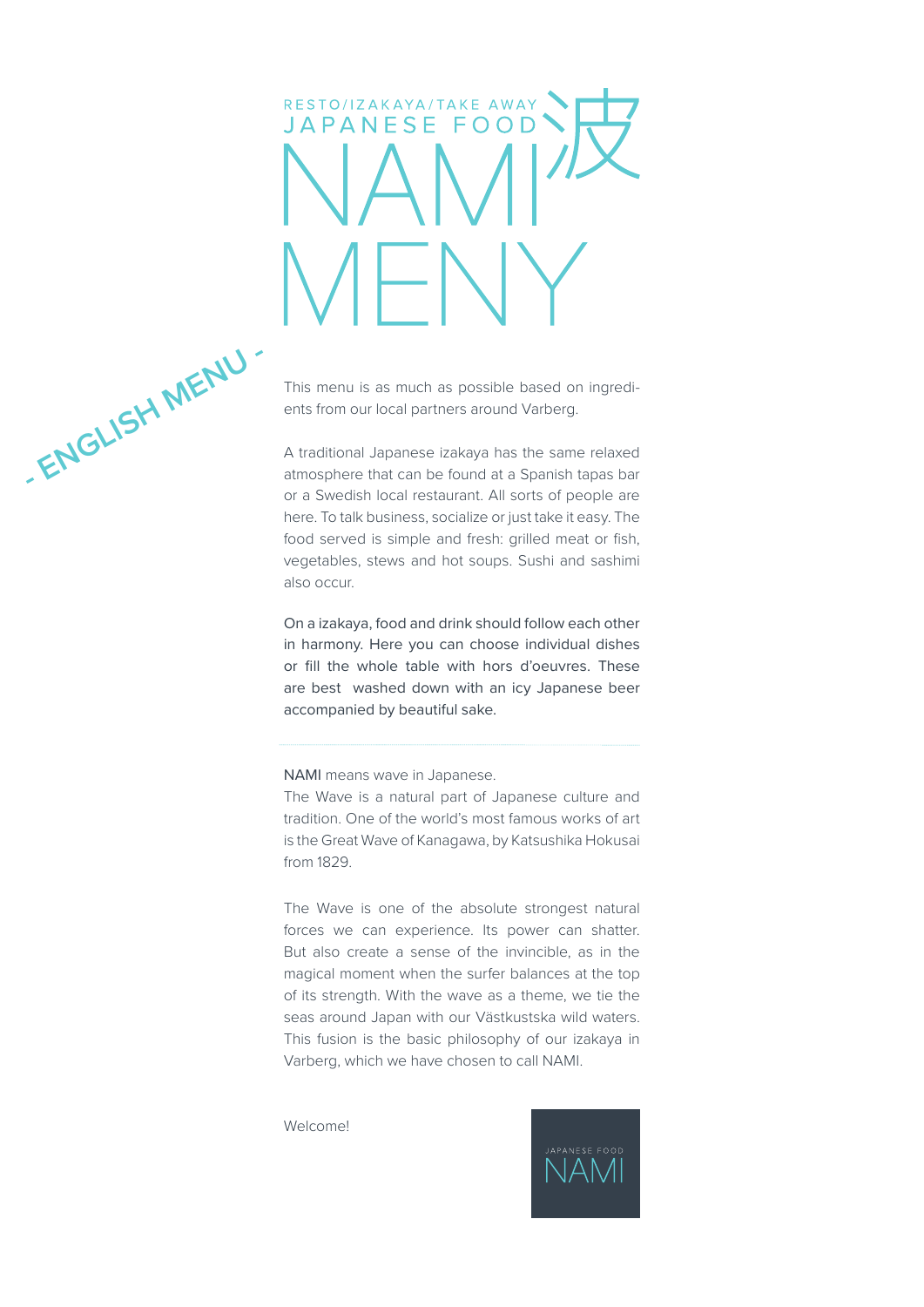## MENY

## *This is how it works!*

*Our menu consists of small dishes, 'Family-style' every dish is supposed to be enjoyed by everyone at the table, children as adults. The more you are, the more dishes to experience!* 

*Seven, eight dishes per party are usually just right. However, chefs recommedation is to go with one of our menus if it is the first time you are here. We'll help you fix a nice dinner. See below!*

*- MARKED WITH \*\* = VEGAN ALTERNATIVE*

*- Let us know if you've got any allergies. We'll arrange the dinner to accomodate!*

## NAMI CHOOSES FOR YOU!

#### **OMAKASE\*\* - I'LL LEAVE IT UP TO YOU**

p.p 515:-

 $35 -$ 

*A really good menu option if decision anxiety strikes.*  We'll make the menu for you, so sit back & relax. Recommended for the whole party.

*Minimum 2 pers.*

## TORIAEZU - **THIS IS WHERE IT BEGINS**

#### *- IT'S ALWAYS A GOOD IDEA TO START THE DINNER WITH A GLASS OF SPARKLING WINE.*

**EDAMAME\*\*** – *Soya beans with sea salt.*  We've said it before but we'll say it again. This bean is simply irrisestible! 50:-

**EDAMAME IN SOY\*\*** – *Soya beans fried in lime*  and soy sauce. A slightly stickier version of this bean but oh so good! 55:-

**CHIPPUSU** – *Classic prawn rice crackers.*  A perfect snack before dinner.  $50 -$ 

**MISO SOUP\*\*** – *miso soup made with a kombu- broth.*  Try it! It's a nice start to your Izakaya dinner.

#### *All dishes marked wtih \*\* - is also done vegan.*

#### *NOTE!*

*If you didn't know it already, we'll tell you now. At NAMI we always strive to find our raw materials, as close as possible. We work with Msc-Labelled, organic & wild catched fish, we source most of the seafood directly from the fishing boats in Träslövsläge. Our meat we take from Thuressons Farm outside Varberg & vegetables we make sure to use in the season they belong. Hope you like what we do. We do!* 

### OSOUZAI - **SMALLER DISHES**

| GOMAWAKAME**-<br>Seaweed salad with wakame alges, chili and sesame<br>oil. If you haven't tried it. Try it! vEG.                                                                                          | $55: -$                       |
|-----------------------------------------------------------------------------------------------------------------------------------------------------------------------------------------------------------|-------------------------------|
| <b>CHUKA IKA SALADA -</b><br>The best salad we've had on our meny according<br>to many of our guests. We like it but is it really that<br>good VEG.                                                       | $75: -$                       |
| KIMUCHI** - Namis fermented cabbage salad<br>flavored with ginger, garlic & chili.<br>Hot for some!! VEG.                                                                                                 | $55: -$                       |
| <b>INGEN-MAME SALADA**.-</b><br>Miso marinated beans in a tasty salad. VEG.                                                                                                                               | $55: -$                       |
| YUZU MAYO - Japanese citrus mayo.<br>TRUFFLE MAYO** - Vegan mayo flavoured<br>with truffles.<br><b>CHILI MAYO</b> - Hotter mayo with chili &<br>shichi-mi tōgarashii.<br>- suits all of our fried dishes. | 20:–                          |
| <b>GOHAN**</b> - White, japanese round grain rice.                                                                                                                                                        | $25: -$                       |
| SASHIMI / TARTAR - THINLY CUT / RAW                                                                                                                                                                       |                               |
| <b>NAMIS SASHIMI</b><br>Today's selection of fish & shellfish.<br>Served in a traditional way with a smokey<br>tosa soy.                                                                                  | Bigger 265:-<br>Smaller 185:- |
| <b>TARTAR</b><br>Beef is cut to perfection and servered as a tartar<br>Comes with pickles, something crispy and ginger<br>mayo. Always delicious                                                          | $145: -$                      |
| <b>TATAKI</b><br><b>Flamed salmon.</b>                                                                                                                                                                    | $165: -$                      |

The salmon is marinated in soy sauce. Seared and served with pickled fennel, cucumber and a yuzu emulsion.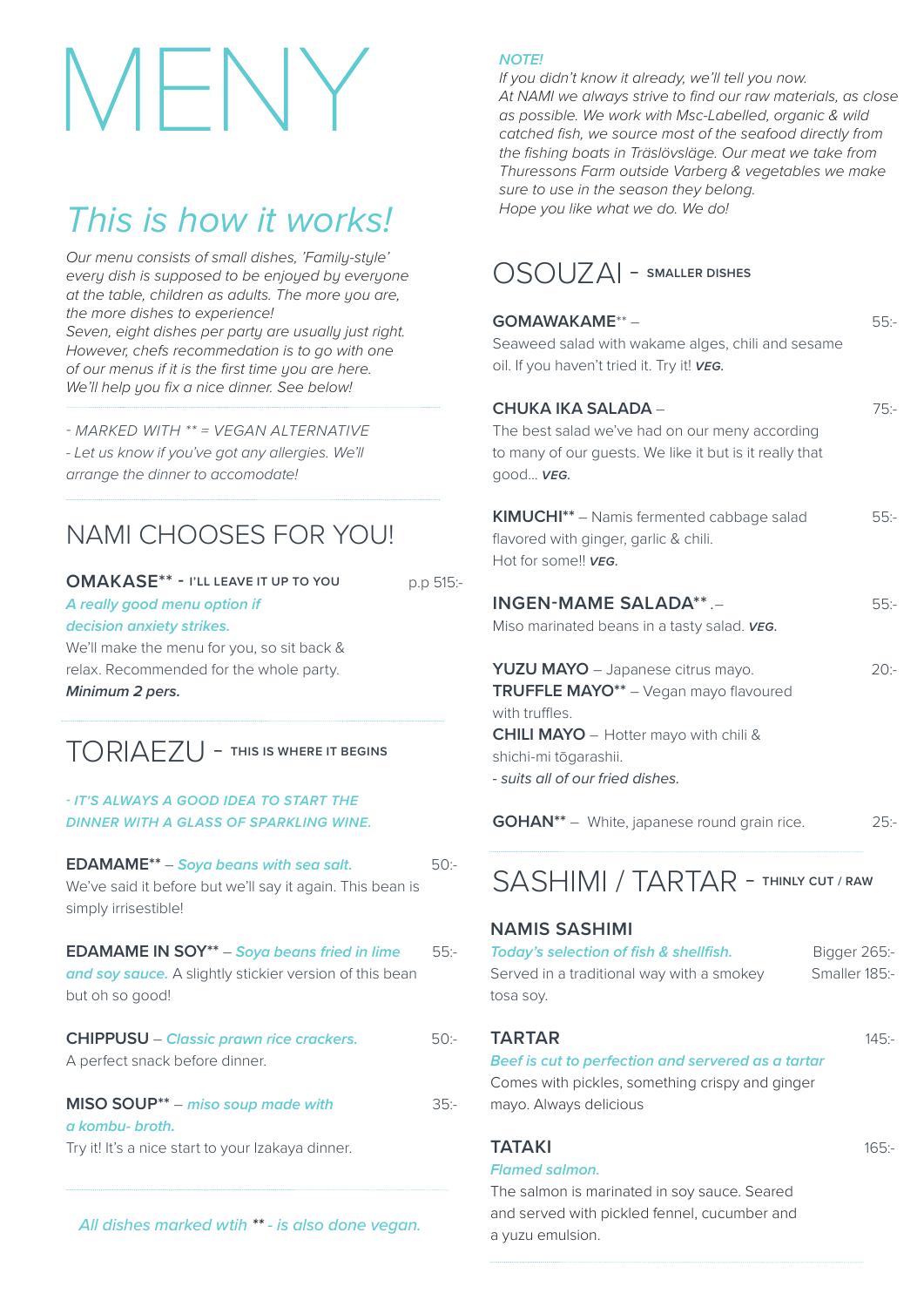*Show others where you are. Tag us!!* #restonami

## KAISEN DONBURI - **THE FRESHEST**

*Kaisendon is a regional specialty in Japan's northern Hokkaido region. With this element on the menu, we want to take our sushi to new heights. 'Kai' means 'Sea' and 'Late' means 'Fresh'. Don is a collective name for dishes served on top of a bed of rice. Always the freshest fish from our friends on the boats and always top quality of the round grain rice. Served with temaki nori.*

#### **CHIRASHIZUSHI**

#### *Today's mix of our West Coast's freshes fish..*

This dish is a new feature with us at NAMI! Fish & seafood from the boats are added to perfection on top of our fine sushi rice. Here's everything we stand for in a beautiful bowl and it is of course best enjoyed with sake.

#### **SHOJN CHIRASHIZUSHI\*\*** *VEG.*

#### *This is the vegan one!*

This bowl is made with grilled, baked and pickled vegetables. Certainly not only for the vegetarian.

## NIKU - **MEAT**

#### **YAKINIKU**

#### *Thinly sliced beef.*

The meat is fried on a really hot pan then dressed with yakiniku marinade and served with tomatoes, parsly and deep fried angel haired potatoes.

*- Don't forget* 

 *Sake!*

#### **BUTA**

#### *Grilled Swedish pork belly.*

We marinate the pork and put in the oven for 18 hours then before it's served we grill it and serves with paprika and soy roasted peanuts. *Vegan: Tempeh*

#### **GYOZA** - NAMI CLASSIC *GLU.*

#### *Hand made dumplings stuffed with beef & pork sourced from Thuressons Farm outside Varberg.*

The gyoza is roasted & steamed then dressed with a sesame- & soy dressing and Gochujang' (koreansk chilipasta)

#### **KARAAGE\*\* -** NAMI CLASSIC

 $105 -$ 

*Deep fried ginger marinated chicken thigh fillet.* An outstanding course on the Izakaya table! *Vegan: Oumph*

## SHĪFŪDO - **FISH & SEAFOOD**

#### **GYOZA-AGE\*\*** *GLU.*

Deep fried dumpling filled with cod & salmon. We serve them with soy/yuzu-dressing.

#### **CATCH OF THE DAY**

165:-

155:-

185:-

135:-

 $115 -$ 

#### *Grilled, baked or fried!*

There's nothing better than fresh fish. We care for it with lots of respect and deside how we want to cook it every day. So simple, so good!

#### **SABA NAMBAN-ZUKE**

#### *Deep fried, marinated mackerel.*

The mackerel is marinated in japanese vinegar after it's deep fried tehn served with pickles. *Vegan: Tofu*

RESTO/IZAKAYA/TAKE AWAY<br>JAPANESE FOOD

## YASAI - **VEGETABLES**

#### **NASU DENGAKU\*\*** *VEG.*

#### *Eggplant with spicy red-miso.*

The eggplant is grilled to perfection and gratinated with the red miso. Yet another Izakaya classic!

#### **SATSUMAIMO FURAI\*\*** *VEG.*

### 85:-

 $125 -$ 

105:-

*Deep fried sweet potatoes...* Very simple but sooo good! Do not forget the mayo...

#### **ASPARAGASU TO TAMAGO\*\*** *VEG.*

#### *Grilled asparagus.*

We grill it and serve it with egg, salad on artichoke & sugar kelp.

DESSERT - **TURN PAGE ... ... ...** 

 $110 -$ 

JAPANESE FOOD

145:-

135:-